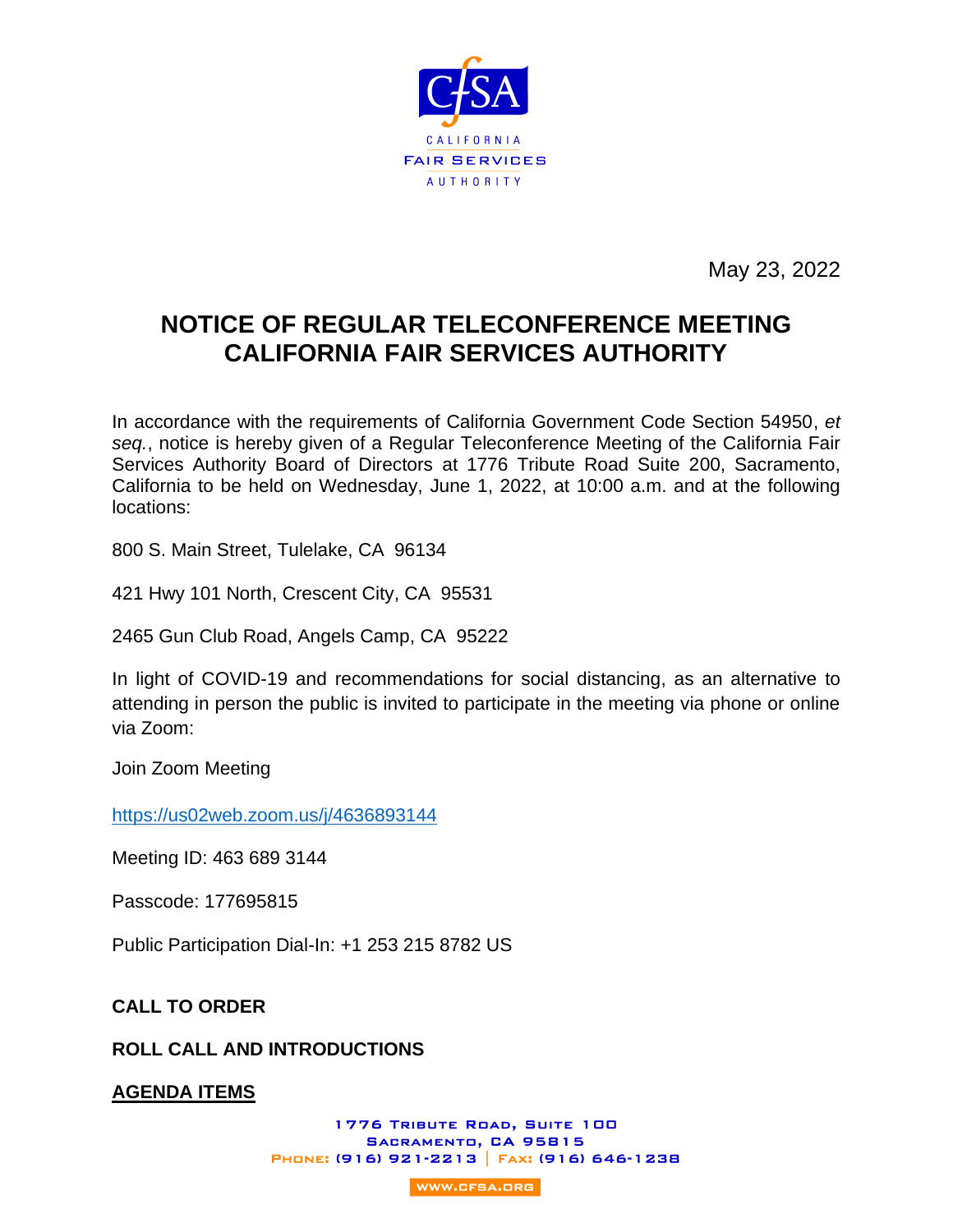- 1. Adoption of Resolution approving the Minutes of the Regular Teleconference Meeting of April 6, 2022, and the Special Teleconference Meeting of April 27, 2022.
- 2. Adoption of Resolution accepting the 2021 Financial Audit Report.
- 3. Adoption of Resolution approving revisions to Hazardous/Nonhazardous Activities List and Special Events Rate Card.
- 4. Adoption of Resolution authorizing Executive Director to execute a Contract and Subsequent Amendments with the California Department of Food and Agriculture Branch of Fairs & Expositions for 2022-2023 Professional Development for California Fairs.

# **INFORMATION ITEMS**

- 1. Workers' Compensation DIR Audit and General Liability claims audit
- 2. CFSA Investment Report
- 3. Staff Reports:
	- a. Administrative Services
	- b. Finance
	- c. Risk Management
- 4. Executive Director's Report
- 5. Directors' Reports
- 6. Next Meeting: August 3, 2022

# **PUBLIC COMMENT**

It is the policy of the Board of Directors of the California Fair Services Authority (CFSA) to encourage public participation in the meetings of the Board of Directors. At each open meeting, members of the public shall be provided with an opportunity to directly address the Board on items of interest to the public that are within the subject matter jurisdiction of CFSA.